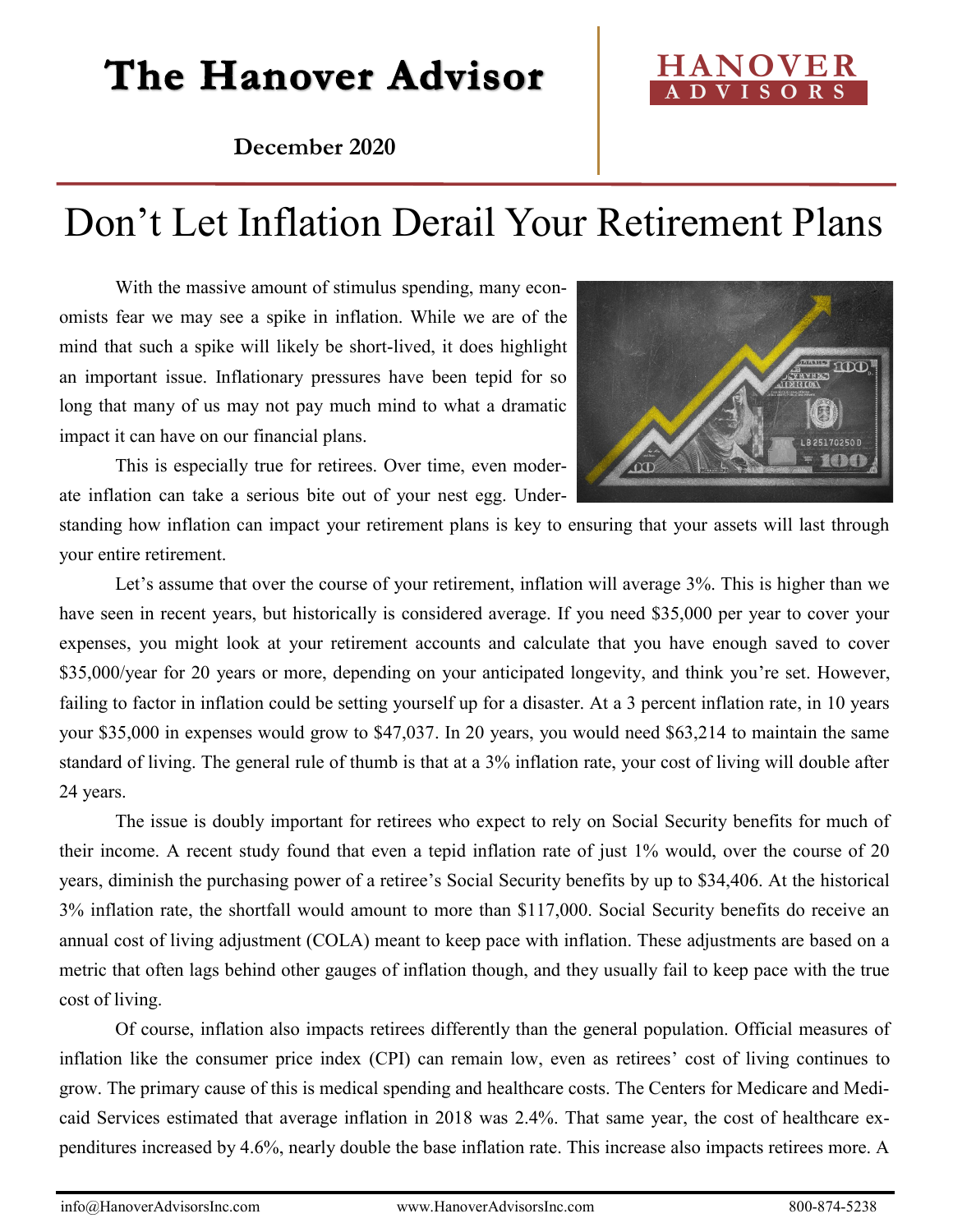



separate study found that per capita spending on healthcare by the elderly was three times what it was for working adults. This means that even if inflation is low, retirees' cost of living will rise more than others because the costs that affect them most will continue to climb.

The best way to address inflation in retirement is to have a plan. It is important to take into account your family history and current health and really consider your longevity. You may be looking at a very long retirement, 30 years

or more, over the course of which, inflation will have a huge impact. You also need to consider not just dayto-day expenses, but unexpected costs like major medical expenses, which get more expensive every year. It is important to create a strategy for retirement income that addresses the rising cost of living and healthcare, allowing you the peace of mind that comes from knowing you will be able to afford tomorrow's expenses.

Another important factor to keep in mind is the construction of your investment portfolio. As investors get older, they tend to become more conservative. They focus more on income generation and principal protection and try to reduce exposure and limit risk as much as possible. These are sensible moves to make, but they may leave the portfolio more vulnerable to inflation. When it comes to protecting against inflation, diversifying with a mix of investments usually makes the most sense. While there are no guarantees, investments like real estate investment trusts and energy sector stocks are generally safe, and historically outpace inflation. The most secure way to combat inflation is to invest in Treasury Inflation Protected Securities (TIPS). These are a type of Treasury bond that are pegged to an inflation gauge, and as inflation increases, so too does the principal value of the bond. This means that the purchasing power of the bond is always protected.

Another straightforward way to combat inflation in retirement is to keep working. Inflation is often treated as something that is a negative in and of itself, but it is only a problem if wage increases do not keep pace with inflation. In fact, for those with mortgages or student loans, inflation can be beneficial, because it allows them to pay yesterday's debts with the value of today's dollars. The problem for retirees is that they have no wages, so even moderate inflation can eat away at their savings. If you can continue to work into your retirement years, you will continue to collect wages and benefits that are keeping pace with inflation. This will allow you to not only put off the deleterious impact of inflation, but potentially has the added benefit of giving you a higher overall final salary, which can lead to higher retirement income and better benefits.

Regardless of what your plan ultimately ends up being, the important thing is to have a plan. You do not want to end up 10 or 20 years into your retirement only to find yourself stretched thinner and thinner, struggling to keep up with the climbing cost of living.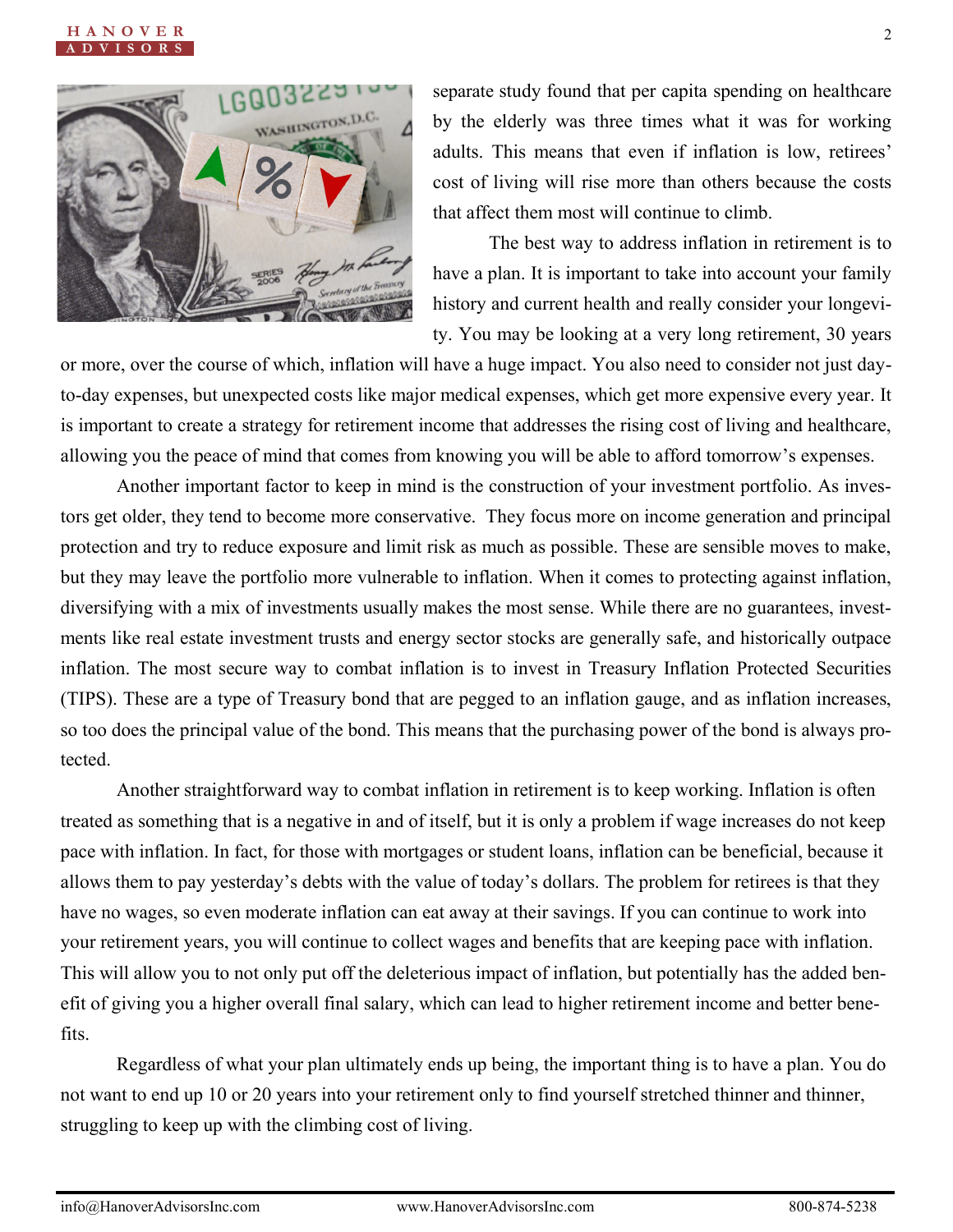# Year-End Tax Saving Moves You Can Still Make

As we near the end of the year, many of us are already looking past Christmas and New Year's and focused squarely on Tax Day, dreading the massive check we may have to cut to Uncle Sam. However, even though there are only a few weeks left in the year, there is plenty of time to make moves before December 31 that can reduce your tax bill for 2020. Here are a few to consider:



### **1. Give to Charity**

Giving to charity can always be a powerful way to reduce your tax burden, but that is especially true in 2020. As part of the CARES Act, taxpayers who itemize their tax returns can deduct up to 100% of their adjusted gross income in donations to qualified charities. In other years, the deduction is capped at 60% of adjusted gross income. In addition to cash, you may want to consider donating appreciated stock. In such a donation, you would be able to claim the fair market value of the stock and avoid potential capital gains taxes.

Even if you take the standard deduction instead of itemizing, the CARES Act has a provision allowing for an above-the-line deduction of up to \$300 in cash donations to charity. If you do plan to take any deductions, be sure to keep the receipts, even for small donations.

#### **2. Consider a Roth Conversion**

2020 was a difficult year, and for many of us, our income will be lower than in normal years. One way to take advantage of having a down year is to convert funds in a traditional IRA to a Roth IRA. With traditional IRAs, the tax benefit is frontloaded. You receive a tax benefit for contributions, but when you make withdrawals, it is treated as taxable income. A Roth IRA offers no upfront tax benefits, but your withdrawals in retirement are tax-free, making them valuable for reducing the tax burden you will face in retirement. They also do not have required minimum distributions, giving you more control over how and when you make withdrawals during your retirement. Roth IRA's also keep their tax-free status when inherited, making them a useful vehicle for estate planning.

When you convert a traditional IRA to a Roth, you will have to pay income tax on any converted funds. If your income this year is down enough to put you in a lower tax bracket, it may be a smart move to make a conversion now, paying a lower income tax rate and allowing your funds to grow tax-free.

### **3. Consider Your Deductions**

We all had to adjust to the "new normal" in 2020. Whether it meant working from home or starting a side-gig, "business as usual" became a thing of the past. This is important to keep in mind as you consider your deductions for the year. Business expenses that are considered "ordinary and necessary" are taxdeductible.

Whether this is something as simple as a webcam for Zoom meetings or a full home-office setup, you are able to write-off business expenses. Keep track of any mileage, materials, equipment, or anything else you purchased for business purposes. Even if you do not itemize your deductions, there are many standardized de-